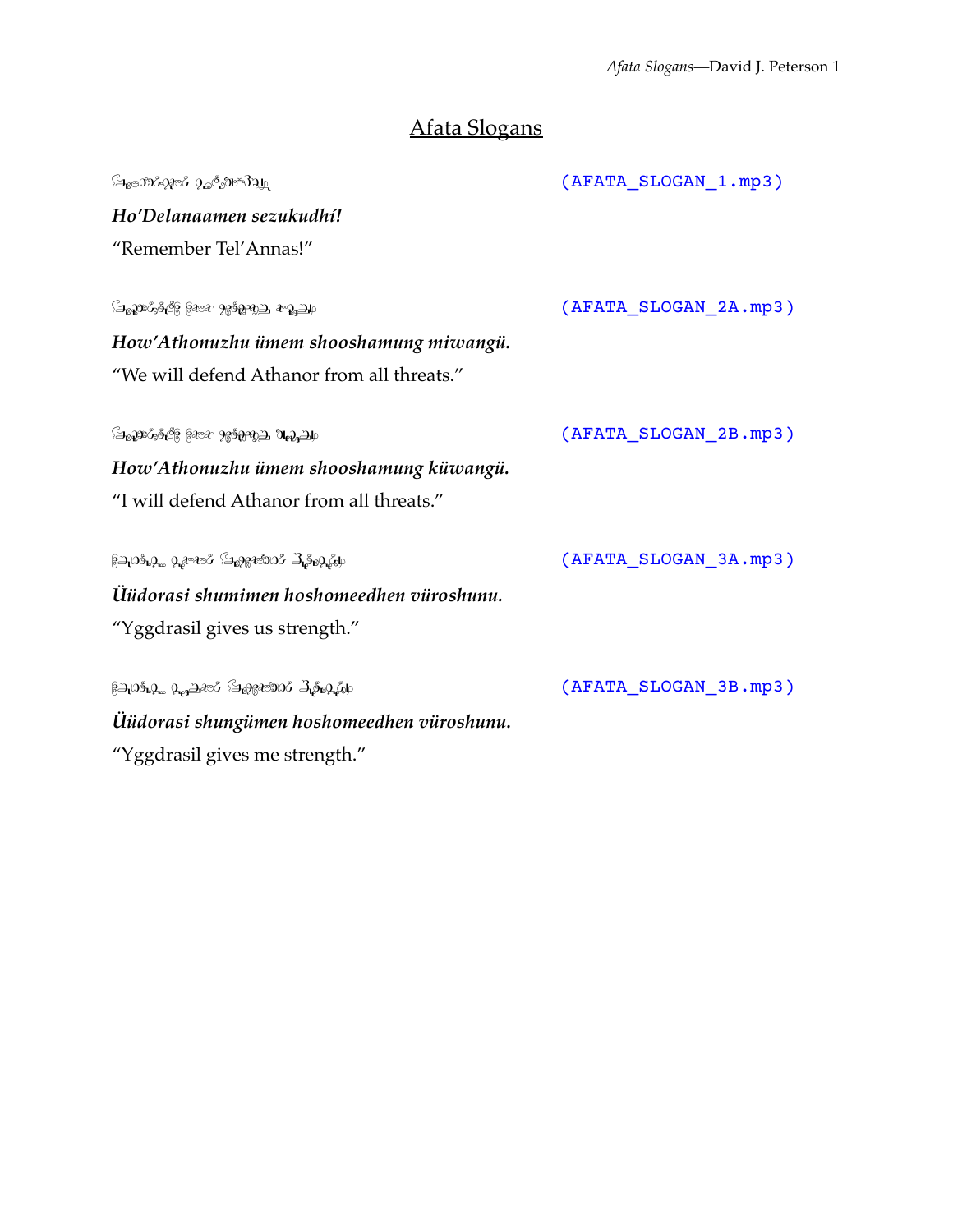# Human Slogans

| TILE PSOEESIP PIN               | (HUMAN SLOGAN 1.mp3) |
|---------------------------------|----------------------|
| Min chonghoran iwing.           |                      |
| "We're stronger together."      |                      |
|                                 |                      |
| 8FCVEP CÅ EPHOPG+               | (HUMAN SLOGAN 2.mp3) |
| Shunizu ba vawhor!              |                      |
| "Adapt and overcome!"           |                      |
|                                 |                      |
| 7TIC CYHP-C-P&NÅGPC FEPHICÅCPC  | (HUMAN SLOGAN 3.mp3) |
| Min naho n'athaparan ivawbanan. |                      |
| "We were made to survive."      |                      |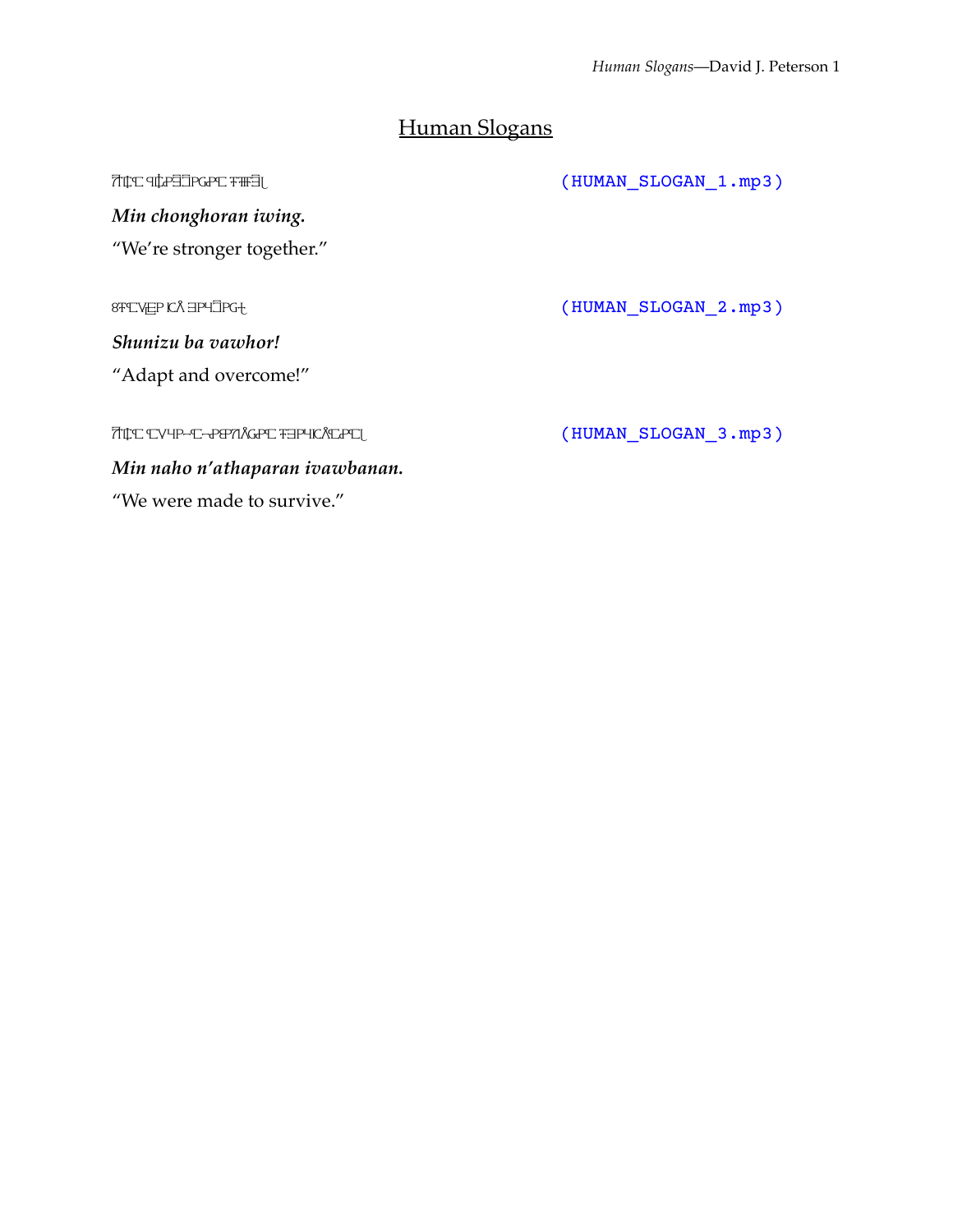### Lokheim Slogans

 $\Delta$ -γγί/) (LOKHEIM\_SLOGAN\_1.mp3)

*G'vunnǝ!* "From the Abyss!"

*Zhamban ing-zhochonnga vonna.* "Chaos is the true power."

### ʦo zmil! su%bis&zn!n taʦ#r!in. (LOKHEIM\_SLOGAN\_3.mp3)

*Tho zmillǝ sughbishuzǝnnǝn tachorrin.* "No light will penetrate this darkness."

Δς της Δερετικής Δερετικής Δέρετρος Δερετικής Δερετικής Δέρετρος Δερετικής Δέρετρος Δερετικής Δέρετρος Δερετικ<br>Δερετικής Δερετικής Δερετικής Δερετικής Δερετικής Δερετικής Δερετικής Δερετικής Δερετικής Δερετικής Δερετικής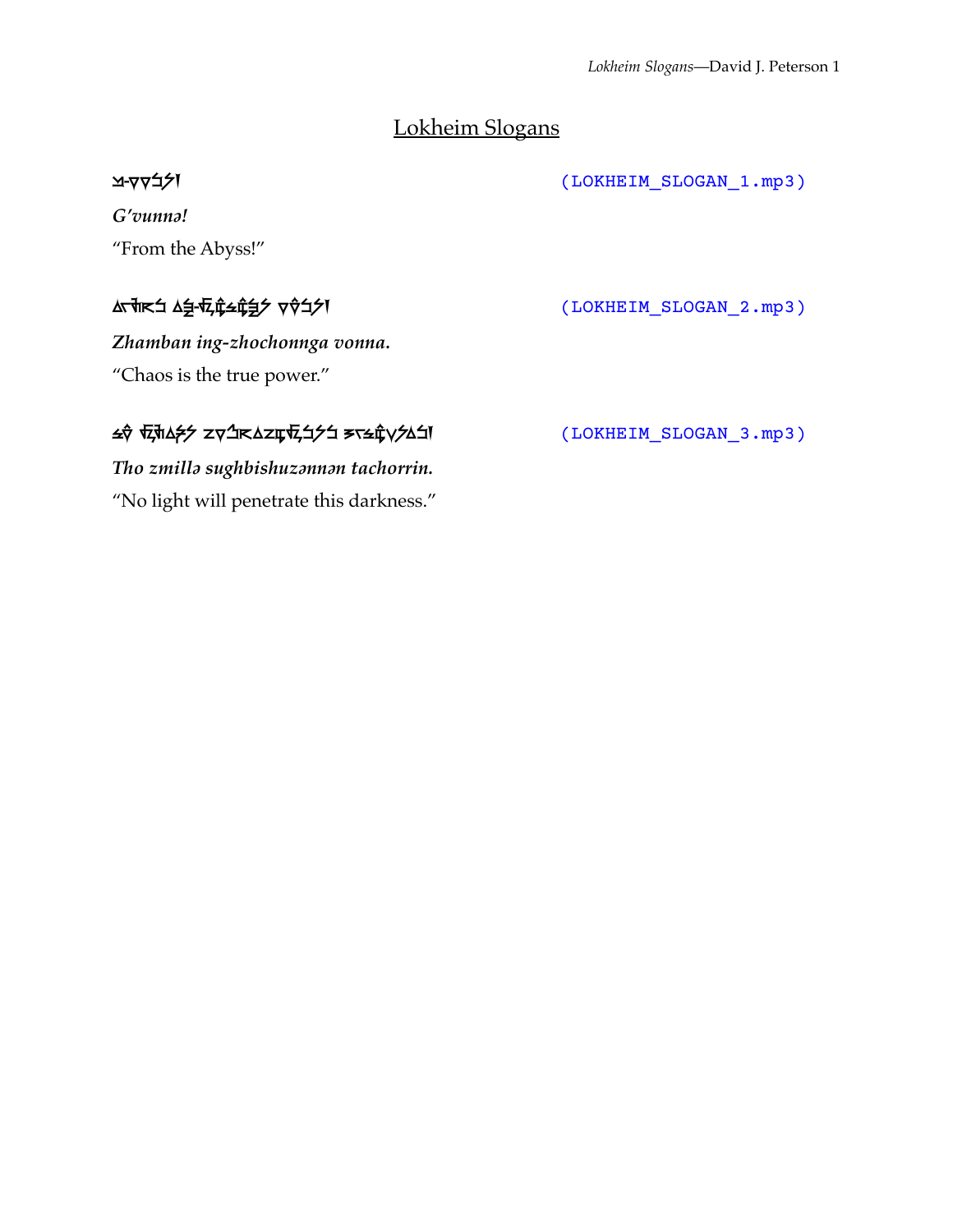## Veda Slogans

| <b>TXFAKXE 1TK FX7KXEI</b>              | (VEDA_SLOGAN_1.mp3)  |
|-----------------------------------------|----------------------|
| Welban ghor yamban.                     |                      |
| "Order over chaos."                     |                      |
| FS 2P 地采地 X中七 加七                        | (VEDA_SLOGAN_2A.mp3) |
|                                         |                      |
| Il kho chong shun min.                  |                      |
| "The light gives us strength."          |                      |
|                                         |                      |
| FS 2P 地对地 XPH APH                       | (VEDA_SLOGAN_2A.mp3) |
| Il kho chong shun kyun.                 |                      |
| "The light gives me strength."          |                      |
|                                         |                      |
| <b>与又平石又 入平七 必尸 又尸七平又七 为尸氐, 平入</b>      | (VEDA_SLOGAN_3.mp3)  |
| Veda lin kho Sunyan qoz il.             |                      |
| "Veda is the light that leads Athanor." |                      |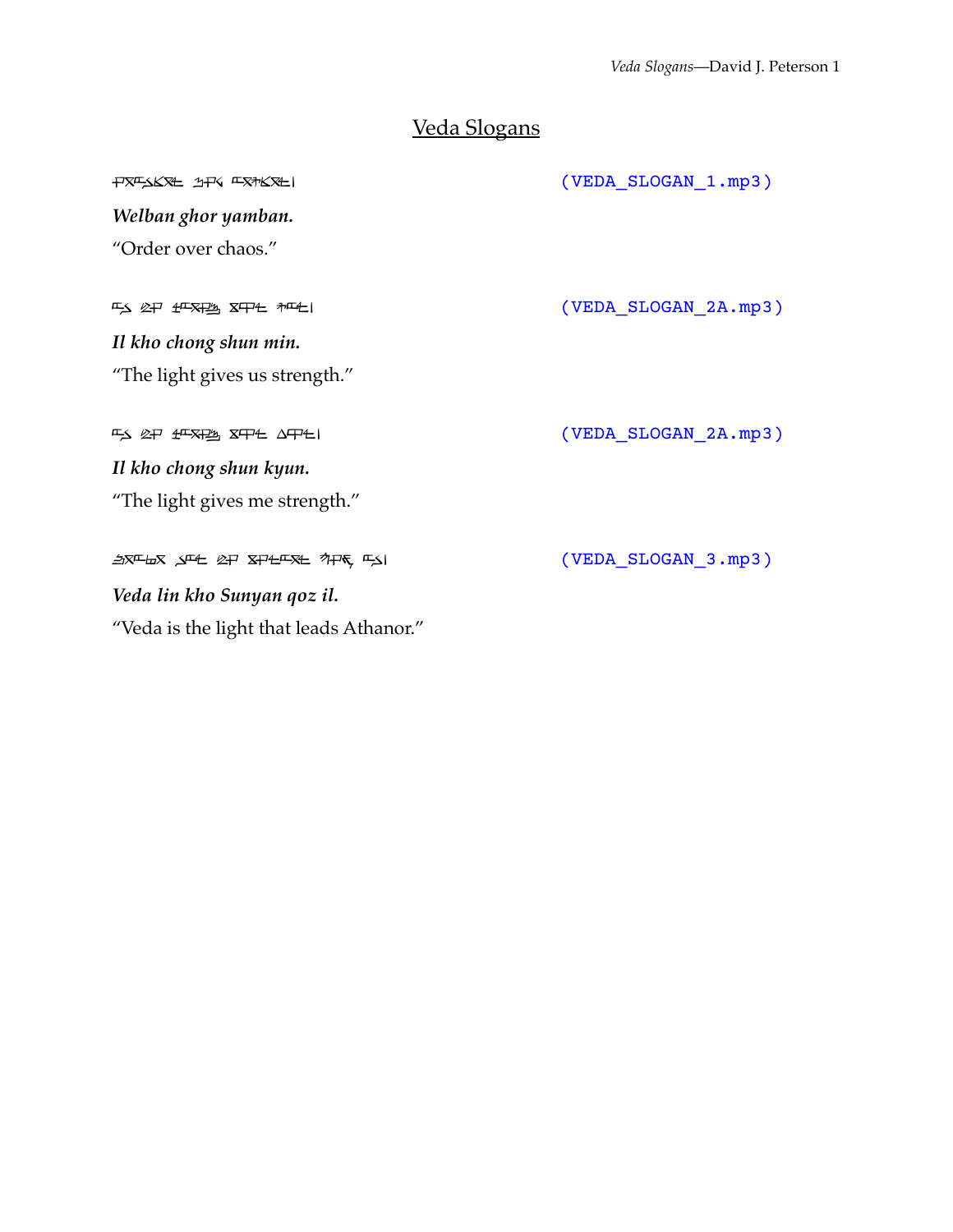### Heroes' Birth: Set 1 *Arthur, Illumia, Krixi, Maloch*

PVIICATIPG & TICATLE TO MAKE THE REPORT OF THE MANUSCRIPT OF THE MANUSCRIPT OF THE MANUSCRIPT OF THE MANUSCRIPT OF THE MANUSCRIPT OF THE MANUSCRIPT OF THE MANUSCRIPT OF THE MANUSCRIPT OF THE MANUSCRIPT OF THE MANUSCRIPT OF *Wetma gapanan ifawran thuba.* "The good shall never perish." AFIE & PT THE STAN EXTS EXTS I MINOR CONTROLLERTH.mp3) *Kyun kho min okh il nor!* "I will light the way!"  $\alpha$ <sup>2</sup><sup>2</sup><sup>2</sup>)<sub>.</sub>  $\alpha$ <sup>3</sup>) *Mibuthí!* "Let's fly!" ZŶáŶŹŶV, ZVY VZ CZYTÉ V VOLT ZO TRALOCH\_BIRTH\_A.mp3) *Sovoghoz baz zhogadh!*

"Cruelty and despair!"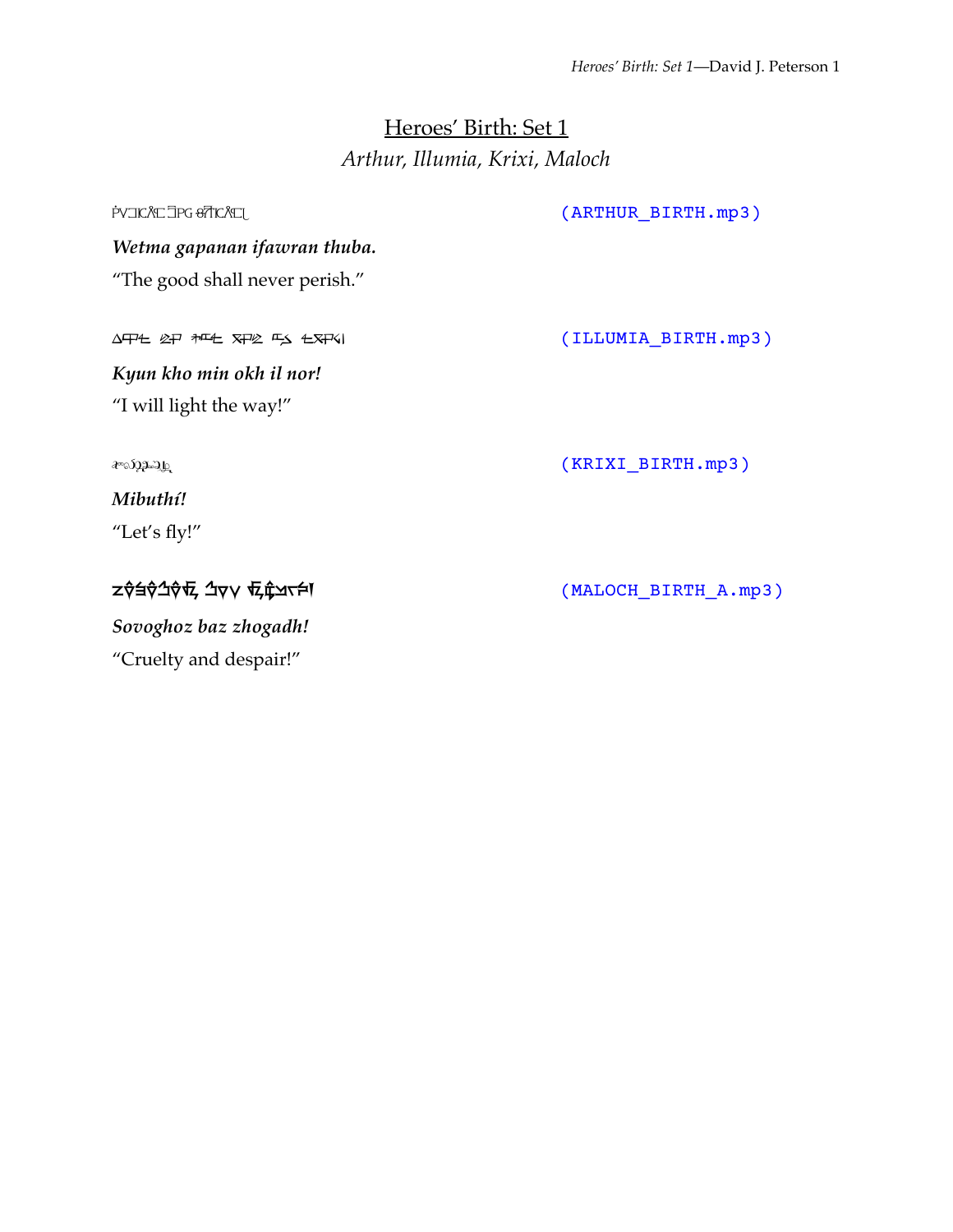# Heroes' Birth: Set 2 *Gildur, Yorn, Jinnar, Wukong, Lauriel, Ignis, Xeniel, Tulen*

| XEI EXAFE AFPE-EXFA FA 1HK <i>E</i> IXEI                                                                                                                                                               | (GILDUR_BIRTH.mp3)  |
|--------------------------------------------------------------------------------------------------------------------------------------------------------------------------------------------------------|---------------------|
| Ag talin kyun, dzok ing ghor van!                                                                                                                                                                      |                     |
| ag TA-lin KYUN, DZOK ING ghor VAN!                                                                                                                                                                     |                     |
| "Here comes the top $1\%$ !"                                                                                                                                                                           |                     |
| 包又开公一包干V-2中 <i>与</i> 中又1                                                                                                                                                                               | (YORN_BIRTH.mp3)    |
| Dzok, dzur, kho vus!                                                                                                                                                                                   |                     |
| DZOK, DZUR, kho VUS!                                                                                                                                                                                   |                     |
| "Nock, draw, loose!"                                                                                                                                                                                   |                     |
| $+$ $\overline{X}$ $\overline{Y}$ $\overline{X}$ $\overline{Y}$ $\overline{Y}$ $\overline{Y}$ $\overline{Y}$ $\overline{Y}$ $\overline{Y}$ $\overline{Y}$ $\overline{Y}$ $\overline{Y}$ $\overline{Y}$ | (JINNAR_BIRTH.mp3)  |
| Welag yu pak yu en                                                                                                                                                                                     |                     |
| WE-lag yu PAK yu EN                                                                                                                                                                                    |                     |
| "The cycle begins anew"                                                                                                                                                                                |                     |
| 44 3R+ EX1 3R+ 5P2 3R+                                                                                                                                                                                 | (WUKONG_BIRTH.mp3)  |
| Rən ga?! Tagh ga?! Zukh ga?!                                                                                                                                                                           |                     |
| RON ga?! TAGH ga?! ZUKH ga?!                                                                                                                                                                           |                     |
| "What?! Where?! Who?!"                                                                                                                                                                                 |                     |
| AFIL FI SPEFXK, LL EXAFL FI XFLI                                                                                                                                                                       | (LAURIEL BIRTH.mp3) |
| Kyun yu vujaz nəkh talin yu en.                                                                                                                                                                        |                     |
| KYUN yu vu-JAZ nakh TA-lin yu EN.                                                                                                                                                                      |                     |
| "I have been summoned back."                                                                                                                                                                           |                     |
| lep áru Kr£l                                                                                                                                                                                           | (IGNIS_BIRTH.mp3)   |
| Kho vagh ban!                                                                                                                                                                                          |                     |
| kho VAGH BAN!                                                                                                                                                                                          |                     |
| "Light the flame!"                                                                                                                                                                                     |                     |
|                                                                                                                                                                                                        |                     |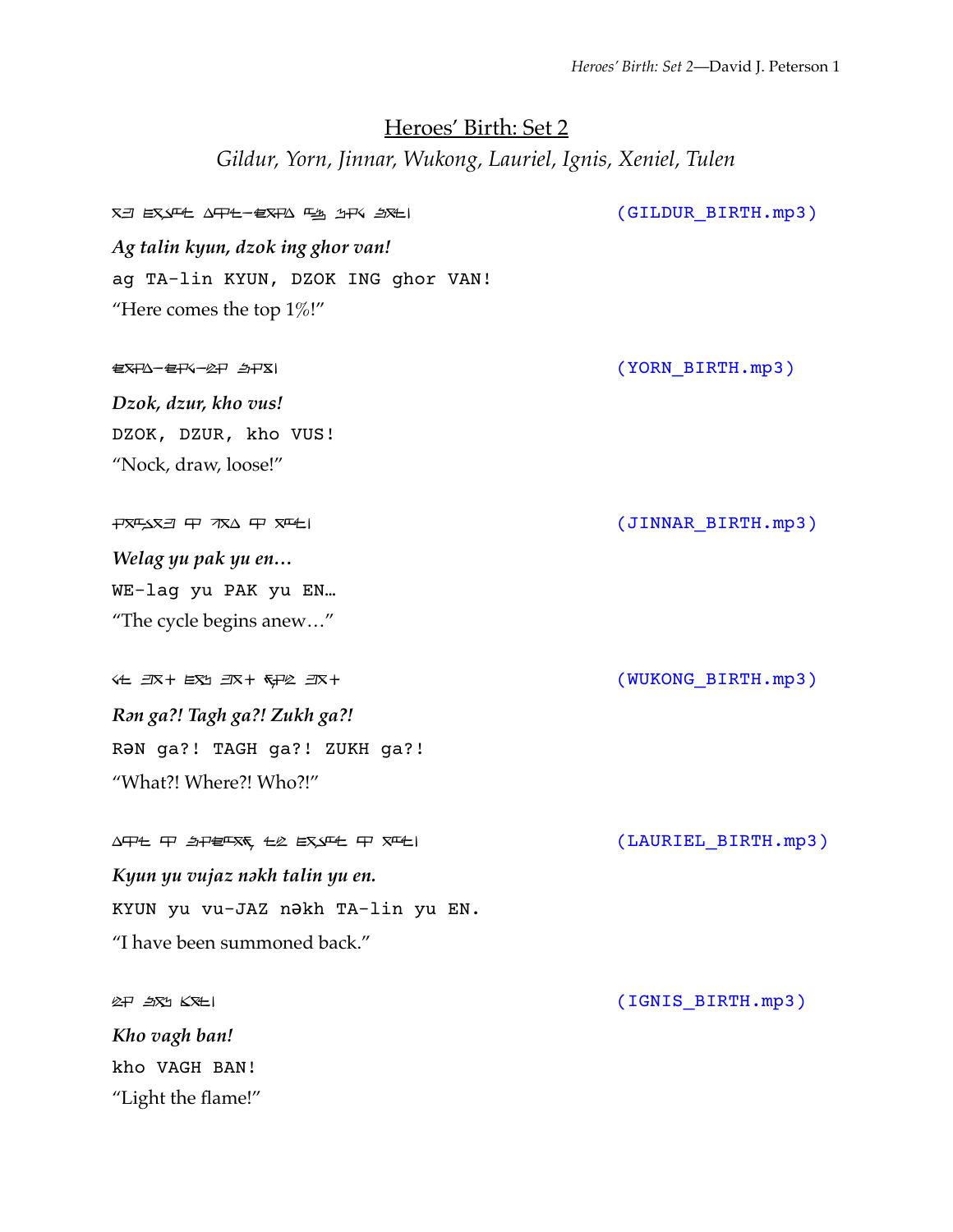*Yu shul ag vagh.* yu SHUL ag VAGH. "Cleansed by fire."

 $\Delta T$   $\leftarrow$   $\frac{1}{\sqrt{2}}$   $\frac{1}{\sqrt{2}}$   $\frac{1}{\sqrt{2}}$   $\frac{1}{\sqrt{2}}$   $\frac{1}{\sqrt{2}}$   $\frac{1}{\sqrt{2}}$   $\frac{1}{\sqrt{2}}$   $\frac{1}{\sqrt{2}}$   $\frac{1}{\sqrt{2}}$   $\frac{1}{\sqrt{2}}$   $\frac{1}{\sqrt{2}}$   $\frac{1}{\sqrt{2}}$   $\frac{1}{\sqrt{2}}$   $\frac{1}{\sqrt{2}}$   $\frac{1}{\sqrt{2}}$   $\frac{1}{\sqrt{2}}$  *Kyun zhochong yu il fol nǝkh.* kyun zho-CHONG yu IL FOL NǝKH. "My power grows eternal."

 $\begin{array}{cc}\n\text{P} & \text{SFR} & \text{SFR} \\
\text{SFR} & \text{SFR} & \text{SFR} \\
\text{SFR} & \text{SFR} & \text{SFR} \\
\text{SFR} & \text{SFR} & \text{SFR} \\
\text{SFR} & \text{SFR} & \text{SFR} \\
\text{SFR} & \text{SFR} & \text{SFR} \\
\text{SFR} & \text{SFR} & \text{SFR} \\
\text{SFR} & \text{SFR} & \text{SFR} \\
\text{SFR} & \text{SFR} & \text{SFR} \\
\text{SFR} & \text{SFR} & \text{SFR} \\
\text{S$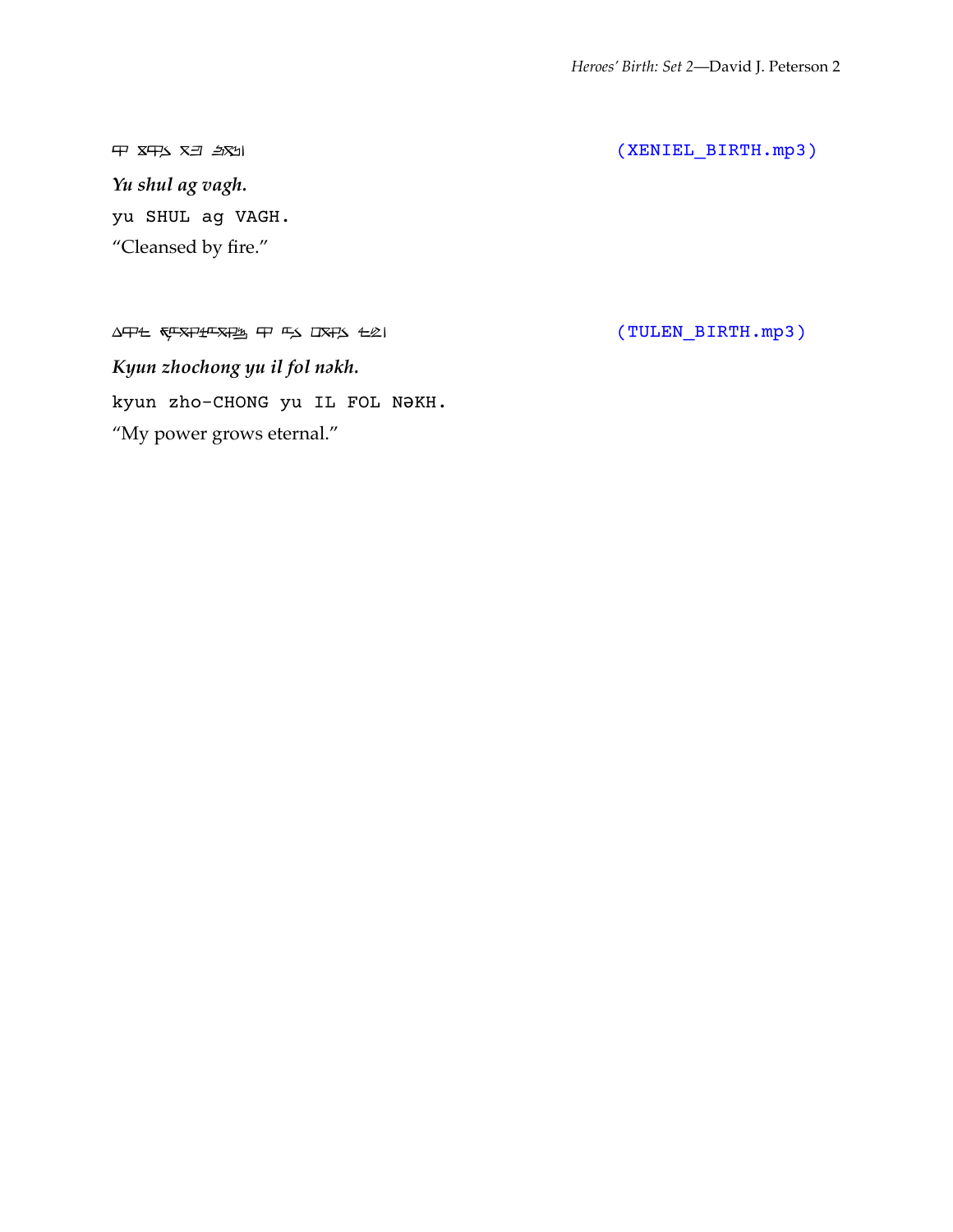#### Heroes' Birth: Set 3

*Violet, Omega, Butterfly, Ormarr, Alice, Zanis, Valhein, Thane, Diaochar, Lu Bu, Raz, Airi, Murad, Moren, Astrid, Ryoma, Max, Wisp, Liliana, Rourke*

PPVIPEP<sup>H</sup><sub>U</sub>GANGPIERAP<sup>H</sup>! (VIOLET BIRTH.mp3)

*Uwel awngu, ræpran dhuku!* u-WEL AWNG-u, RÆP-ran DHU-ku! "Rounds are in and safety's off!"

mem mem us not not the memory of  $\overline{C}$  (OMEGA\_BIRTH.mp3)

*Mem ushunrigzaf gathapanan.* MEM u-shun-RIG-zaf ga-tha-PA-nan. "All systems online."

 $\begin{array}{lll} \texttt{KAlg} & \texttt{KAlg} & \texttt{KAlg} \\ \texttt{KAlg} & \texttt{KAlg} & \texttt{KAlg} & \texttt{KAlg} \\ \texttt{KAlg} & \texttt{KAlg} & \texttt{KAlg} & \texttt{KAlg} & \texttt{KAlg} \\ \texttt{KAlg} & \texttt{KAlg} & \texttt{KAlg} & \texttt{KAlg} & \texttt{KAlg} & \texttt{KAlg} & \texttt{KAlg} \\ \texttt{KAlg} & \texttt{KAlg} & \texttt{KAlg} & \texttt{KAlg} & \texttt{KAlg} & \texttt{KAlg} & \texttt{KAlg} & \texttt{K$ 

*Beilin, min shunkal konu!* BEI-lin, MIN shun-KAL KO-nu! "All right, let's have some fun!"

%ksaf vedeŋme gevuhilon #ʦ#n! (ORMARR\_BIRTH.mp3)

*Thuksaf vedengma gavuheilan ichun!* THUK-saf ve-DENG-ma ga-vu-HEI-lan i-CHUN! "The gods of battle smile upon me!"

mendia mendia mendia mendia mendia mendia mendia mendia mendia mendia mendia mendia mendia mendia mendia mendia mendia mendia mendia mendia mendia mendia mendia mendia mendia mendia mendia mendia mendia mendia mendia mendi

*Mandhawma! Kein ichun!* man-DHAW-ma! KEIN i-CHUN! "Everyone! Wait for me!"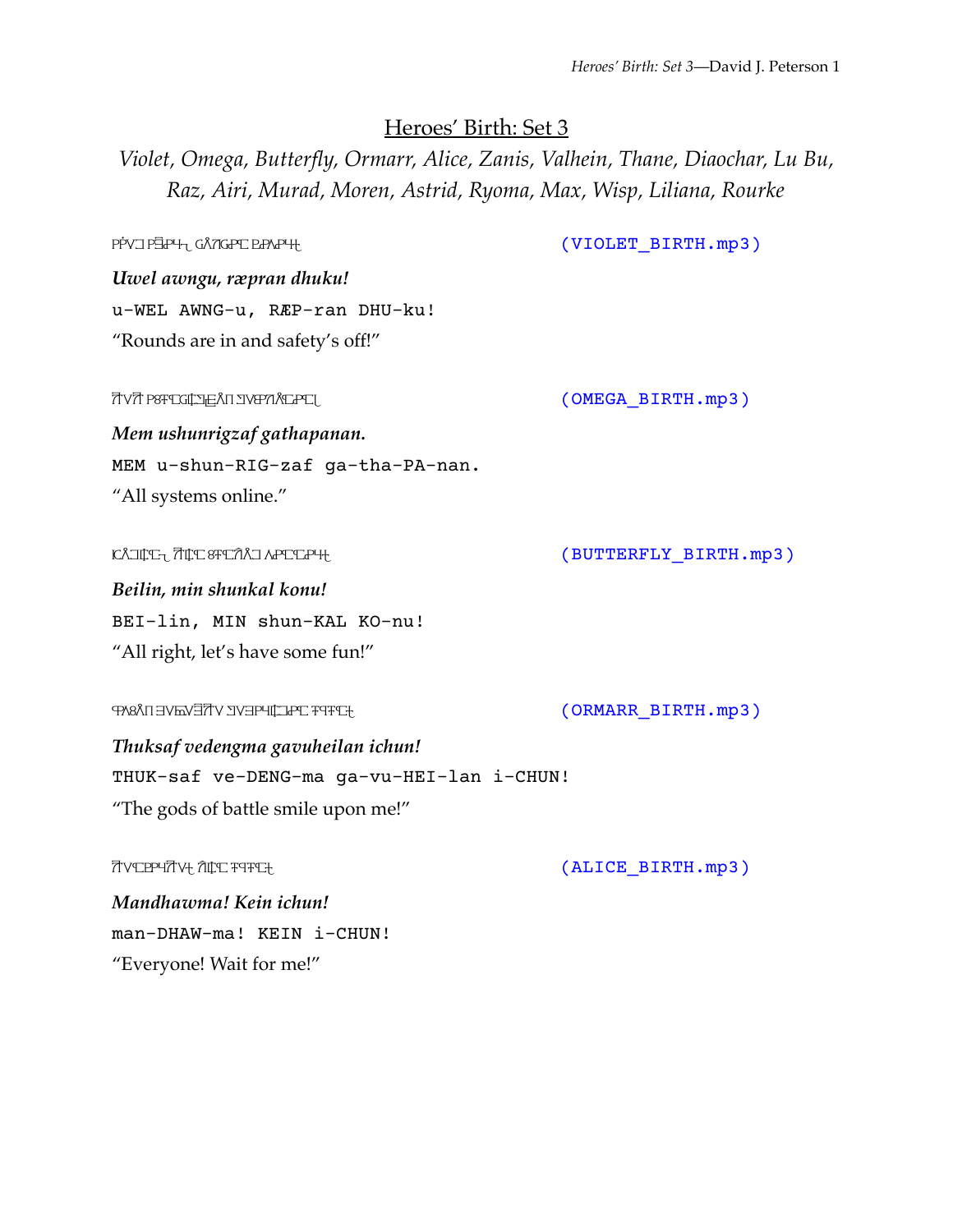ʦ'noron gedz'zon! (ZANIS\_BIRTH.mp3) *Chanuran gajazan!* cha-NU-ran ga-JA-zan! "Duty calls!" iŋ \$vuspa, iŋ fazba. (VALHEIN\_BIRTH.mp3) *Ing thavuspa, ing fæzba.* ING tha-VUS-pa, ING FÆZ-ba. "One shot, one kill!"  $(THANE BIRTH.mp3)$  (THANE BIRTH.mp3) *Chun garaygan ishunyalan husawnyan!* CHUN ga-RAY-gan i-shun-YA-lan hu-SAWN-yan! "I shall unite the realms!" on on the new metal of the new metal of the new metal of the new metal of the new metal of the new metal of the new metal of the new metal of the new metal of the new metal of the new metal of the new metal of the new meta *On chun nahazoran hingran?!* on chun na-ha-ZO-ran HING-ran?! "Did I miss anything?!" **GENA HERRA GENA A GENA A LIGHT GENA A LIGHT GENA A LIGHT GENA A LIGHT GENA A LIGHT GENA A LIGHT GENA A LIGHT G** *Chun ganathan i ling kanshawnan chun abazaf!*

chun ga-NA-than i ling kan-SHAW-nan chun a-BA-zaf! "I hope this is worth my time!"

 $T\&RAT$  **FANITE PHOPV**  $\exists \Lambda T$  of  $\Box RAT$  or  $\Box RAT$  or  $\Box RAT$  . The  $\Box S$  or  $\Box RAT$ 

*Nasan i keining achawilag!* NA-san i KEI-ning a-cha-WI-lag! "Ready for another round!"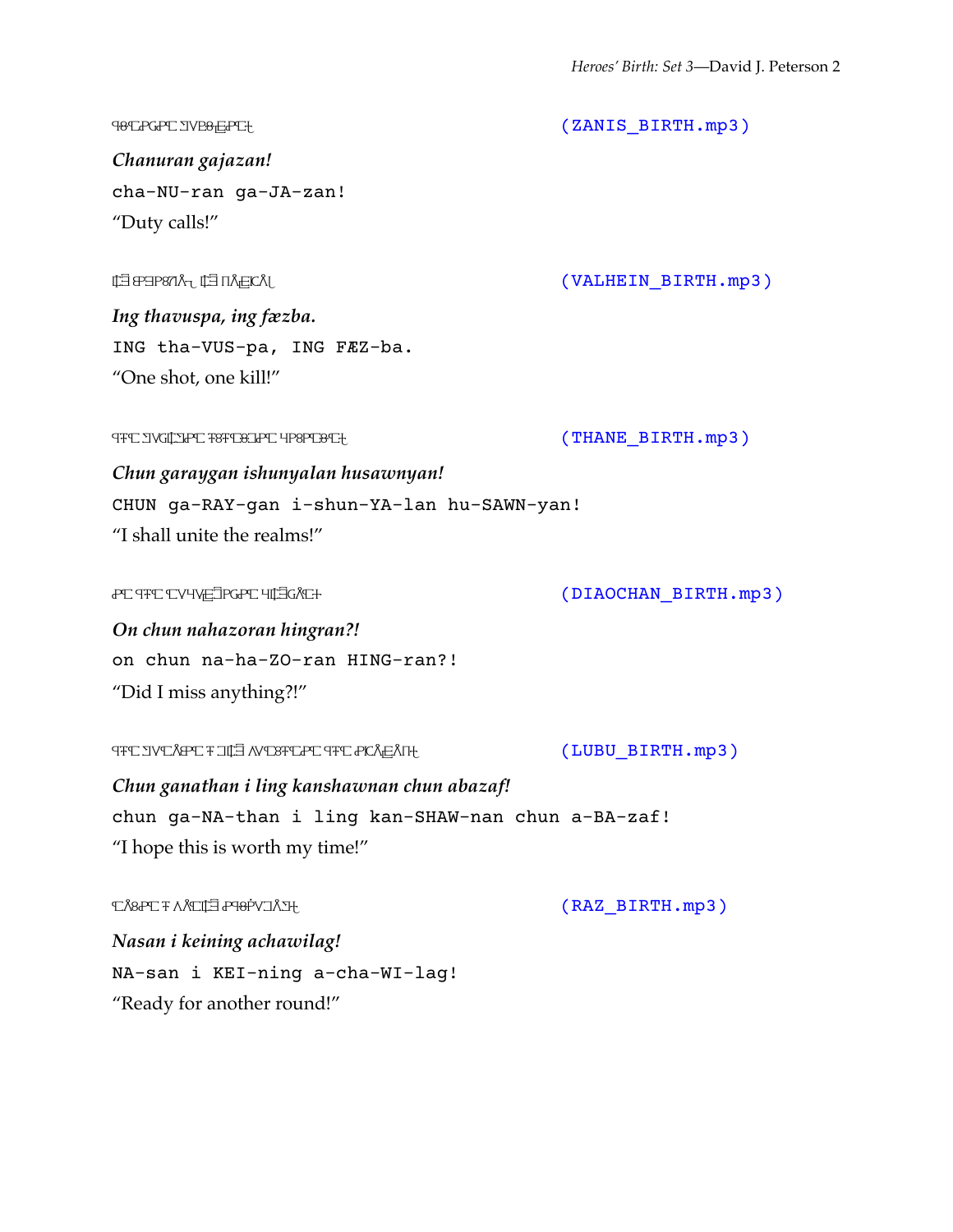ta(ga ʦ#n ulisukron gegonon? (AIRI\_BIRTH.mp3) *Tæga chun ulisukran gagonan?* TÆ-ga chun u-li-SU-kran ga-GO-nan? "What are my targets?" **THE VEFTLAL IV FRALLAL AIVET** *Chun azhawnan gayupanan agen!* chun a-ZHAW-nan ga-yu-PA-nan a-GEN! "My wandering begins anew!"  $(MOREN_BIRTH, mp3)$ *Chun nahisan næs!* CHUN na-HI-san NÆS! "I was born ready!" **GEVERGINAL AN GEVERUPIGON FOR GENUA GENUEI (ASTRID\_BIRTH.mp3)** *Chun gavuraygan keining fi.* chun ga-vu-RAY-gan KEI-ning FI. "I fight another day." FEATEYA THE TALLER THAT HE TATA LIKE THAT HE TATALLER THAT THE TATALLER THAT THE TATALLER THAT THE TATALLER TH *Itæga ling yawzafan gathakozan ichun?* i-TÆ-ga ling YAW-za-fan ga-tha-KO-zan i-CHUN? "Where will this journey take me?" **OFFER THAN NET ASSESSED AT A NEW REFORMANCY (MAX\_BIRTH.mp3)** *Chun nafahethan iyafiz.* chun na-fa-HE-than i-ya-FIZ.

"I've worked out the kinks."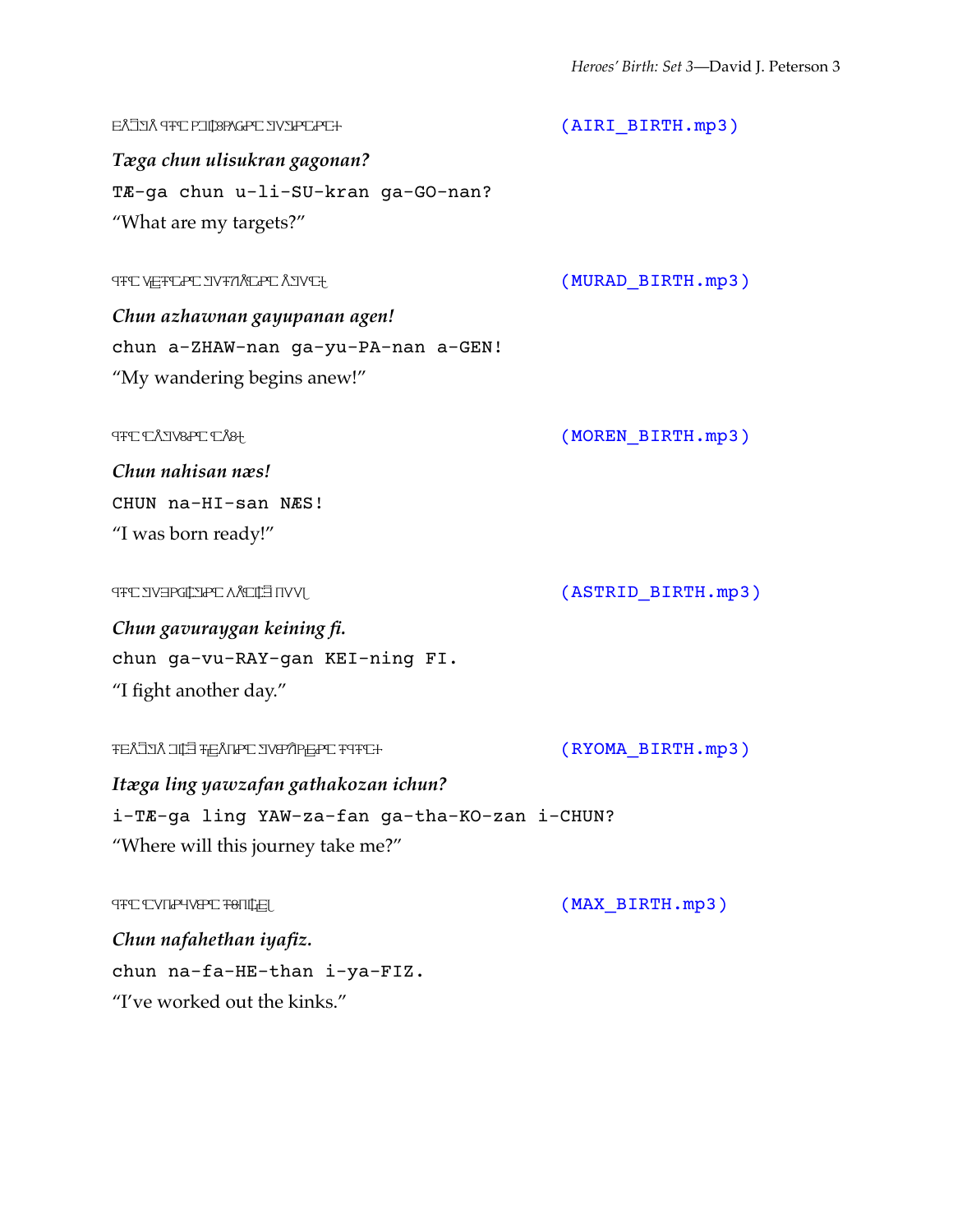$(TSP\_BIRTH, mp3)$ 

*Shunwel ihoma b'azhan ihoma!* shun-WEL i-HO-ma ba-ZHAN i-HO-ma! "Kick butt and take names!"

 $[LILIANA_BIRTH,mp3] \label{eq:2}$ 

*Gakawran chufu.* ga-KAW-ran CHU-fu. "On the prowl."

 ${\small \texttt{HPFCEPAPH}} \hspace{1.5cm} \texttt{(ROURKE\_BIRTH.\texttt{mp3})}$ 

*Huyun dhuku!* hu-YUN DHU-ku! "Attention!"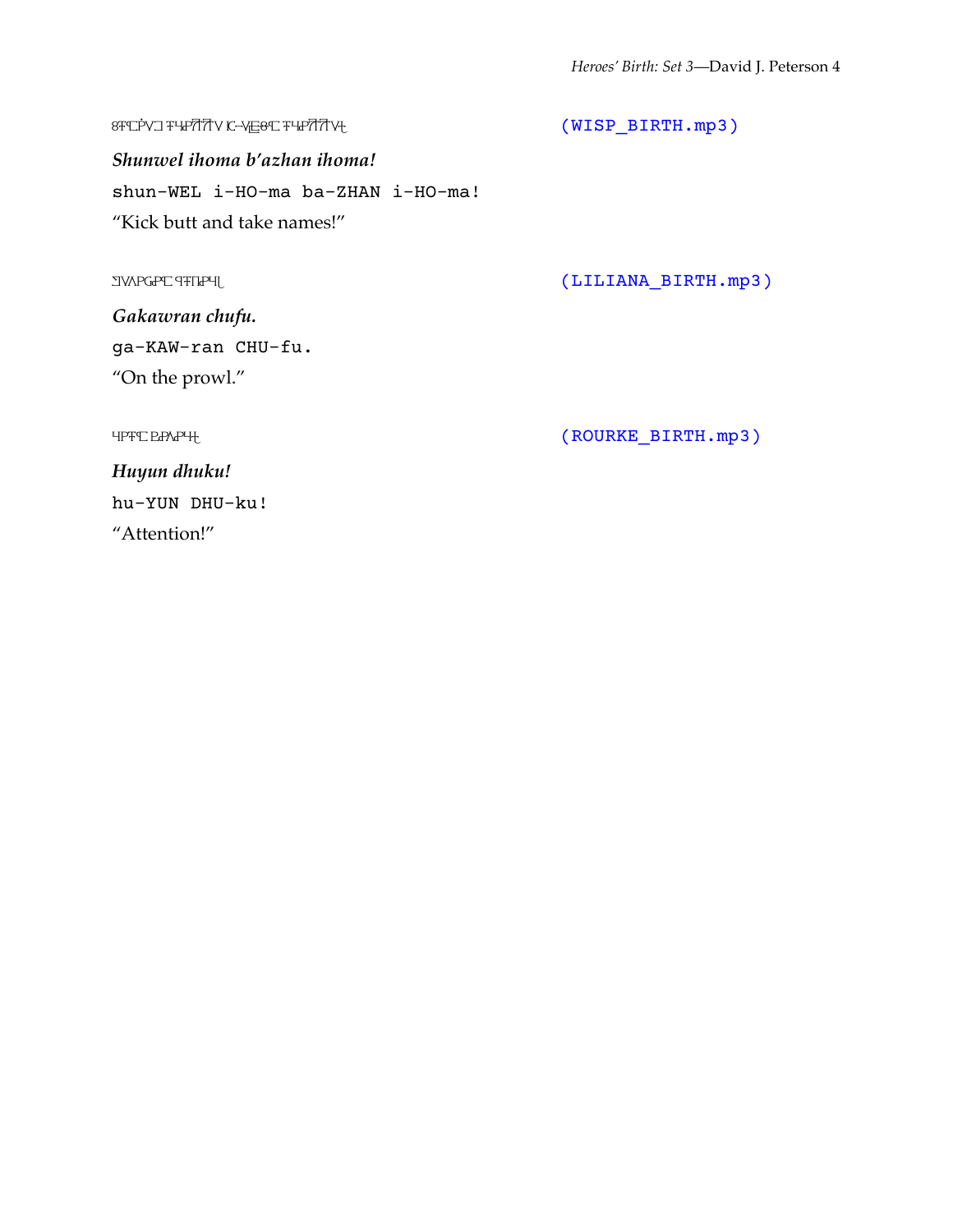Heroes' Birth: Set 4

*Chaugnar, Toro, Cresht, Fennik, Lumburr, Peura, Slimz, Kil'Groth, Tel'Annas, Zuka, Zill, TeeMee, Arum, Baldum*

 $\Omega_{\epsilon}$ Ցֆ, $\exists_{t} \Omega_{\epsilon}$ , Նր $\partial_{t} \Omega_{\epsilon}$ , Նր $\epsilon_{t}$ , Նրեն առանց առանց առանց առանց (CHAUGNAR\_BIRTH.mp3) *Shuzhawoodasi küguveeshunu kümana.* shu-zha-WOO-da-si kü-gu-VEE-shu-nu kü-MA-na. "I live to serve the forest." ી જીવા માં માં આવેલા માં આવેલા માં આવેલા આ બાળી તેમ જ વિસ્થાન માં આવેલા માં આવેલા આ બાળી માંથી માંથી આવેલા માં *Nen küdana ven zhoro küniine!* NEN kü-DA-na ven ZHO-ro kü-NII-ne! "Just woke up and I'm already angry!" ü!n3h '456 (CRESHT\_BIRTH.mp3) *Üshuuzhu kübanüfo.* ü-SHUU-zhu kü-ba-NÜ-fo. "I rule the oceans." ©*જી*ઈલ ઉંβેક્ષિ માટે આંગણવાડી આવેલા આ વ્યક્તિઓ (FENNIK\_BIRTH.mp3 ) *Üshaydho zhuvidhí: küne!* ü-SHAY-dho zhu-vi-DHI: kü-NE! "Lock up the silverware, here I come!"  $\mathfrak{B}^{\mathfrak{A}}$ ው ከተማሪ ከተማሪ up to the up to the up to the up to the up to the up to the up to the up to the up to the up to the up to the up to the up to the up to the up to the up to the up to the up to the up to the up *Ay'Athonusi Umu, küzhongidhí!*

a-YA-tho-nu-si U-mu, kü-zhong-i-DHI! "Mother Earth, make me strong!"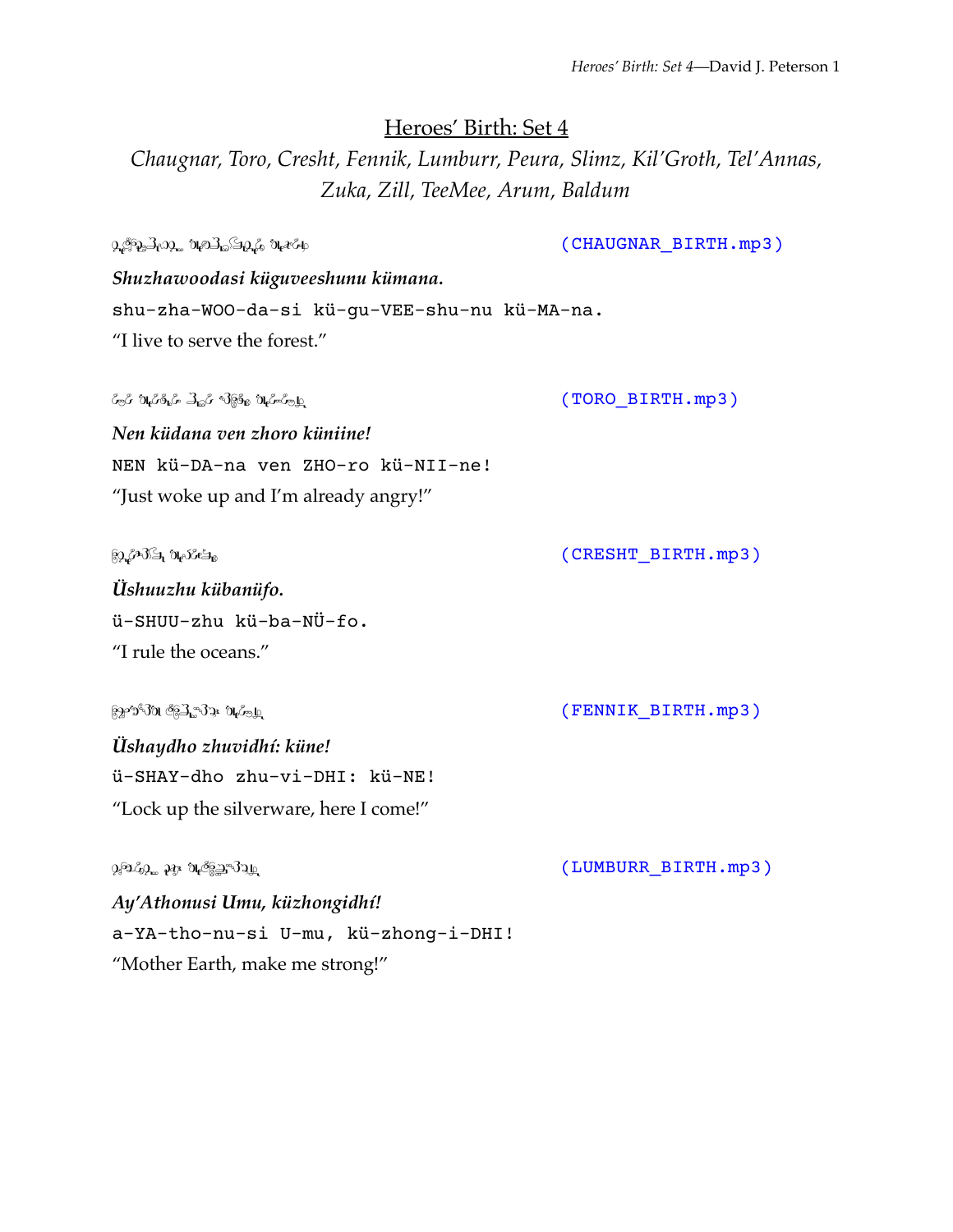$\partial A_{\alpha}$ i  $\partial B_{\alpha}$ a:  $\partial B_{\alpha}$ a:  $\partial B_{\alpha}$ a:  $\partial B_{\alpha}$ *Avimaa howüdhen üvame vürorele.* A-vi-maa ho-WÜ-dhen ü-VA-me vü-ro-RE-le. "Nature always finds a way."  $\Omega_{\epsilon}$ 69.  $\Omega_{\epsilon}$ 9.  $\Omega_{\epsilon}$ 6.  $\Omega_{\epsilon}$  /  $\Omega_{\epsilon}$  /  $\Omega_{\epsilon}$  /  $\Omega_{\epsilon}$  /  $\Omega_{\epsilon}$  /  $\Omega_{\epsilon}$  /  $\Omega_{\epsilon}$  /  $\Omega_{\epsilon}$  /  $\Omega_{\epsilon}$  /  $\Omega_{\epsilon}$  /  $\Omega_{\epsilon}$  /  $\Omega_{\epsilon}$  /  $\Omega_{\epsilon}$  /  $\Omega_{\epsilon}$  /  $\Omega_{\epsilon}$  /  $\Omega_{\epsilon}$  /  $\Omega_{\epsilon}$  / *Shunusu shayuzuuzhe künii!* shu-NU-su sha-yu-ZUU-zhe kü-NII! "I'm open for business!"  $\mathcal{D}^{\mathcal{S}}$  $\mathcal{D}^{\mathcal{S}}$  $\mathcal{D}^{\mathcal{S}}$ *Odh' Ayü…* O-DHA-yü "Red Tide…"  $\mathfrak{A}_{\ell}$ ,  $\mathfrak{A}_{\ell}$ ,  $\mathfrak{A}_{\ell}$ ,  $\mathfrak{A}_{\ell}$ ,  $\mathfrak{A}_{\ell}$ ,  $\mathfrak{A}_{\ell}$ ,  $\mathfrak{A}_{\ell}$ ,  $\mathfrak{A}_{\ell}$ ,  $\mathfrak{A}_{\ell}$ ,  $\mathfrak{A}_{\ell}$ ,  $\mathfrak{A}_{\ell}$ ,  $\mathfrak{A}_{\ell}$ ,  $\mathfrak{A}_{\ell}$ ,  $\mathfrak{A}_{\ell}$ ,  $\mathfrak{A}_{\ell}$ ,  $\mathfrak{A}_{\ell}$ *Fünoyo füvuru me künii.* fü-NO-yo fü-VU-ru me kü-NII. "I am endless and eternal."  $\mathbb{R}^{\kappa}$  ಕಿ.್ಯಾಂಗಿಯ 'ಗಮಿತಿಯನ್ನು '' (ZUKA\_BIRTH.mp3 ) *Üyana füyobeedhen künenena!* ü-YA-na fü-yo-BEE-dhen kü-ne-NE-na! "Back for more sparring!"  $\mathcal{L}_{\mathbf{a}}\mathcal{L}_{\mathbf{a}}\mathcal{L}_{\mathbf{a}}\mathcal{L}_{\mathbf{a}}\mathcal{L}_{\mathbf{b}}$  and  $\mathcal{L}_{\mathbf{a}}$  and  $\mathcal{L}_{\mathbf{a}}$  and  $\mathcal{L}_{\mathbf{a}}$  and  $\mathcal{L}_{\mathbf{a}}$  and  $\mathcal{L}_{\mathbf{a}}$  and  $\mathcal{L}_{\mathbf{a}}$  and  $\mathcal{L}_{\mathbf{a}}$  and  $\mathcal{L}_{\mathbf{a}}$  and  $\$ *Vogo vumeetam…* VO-go vu-MEE-tam… "A storm is brewing…"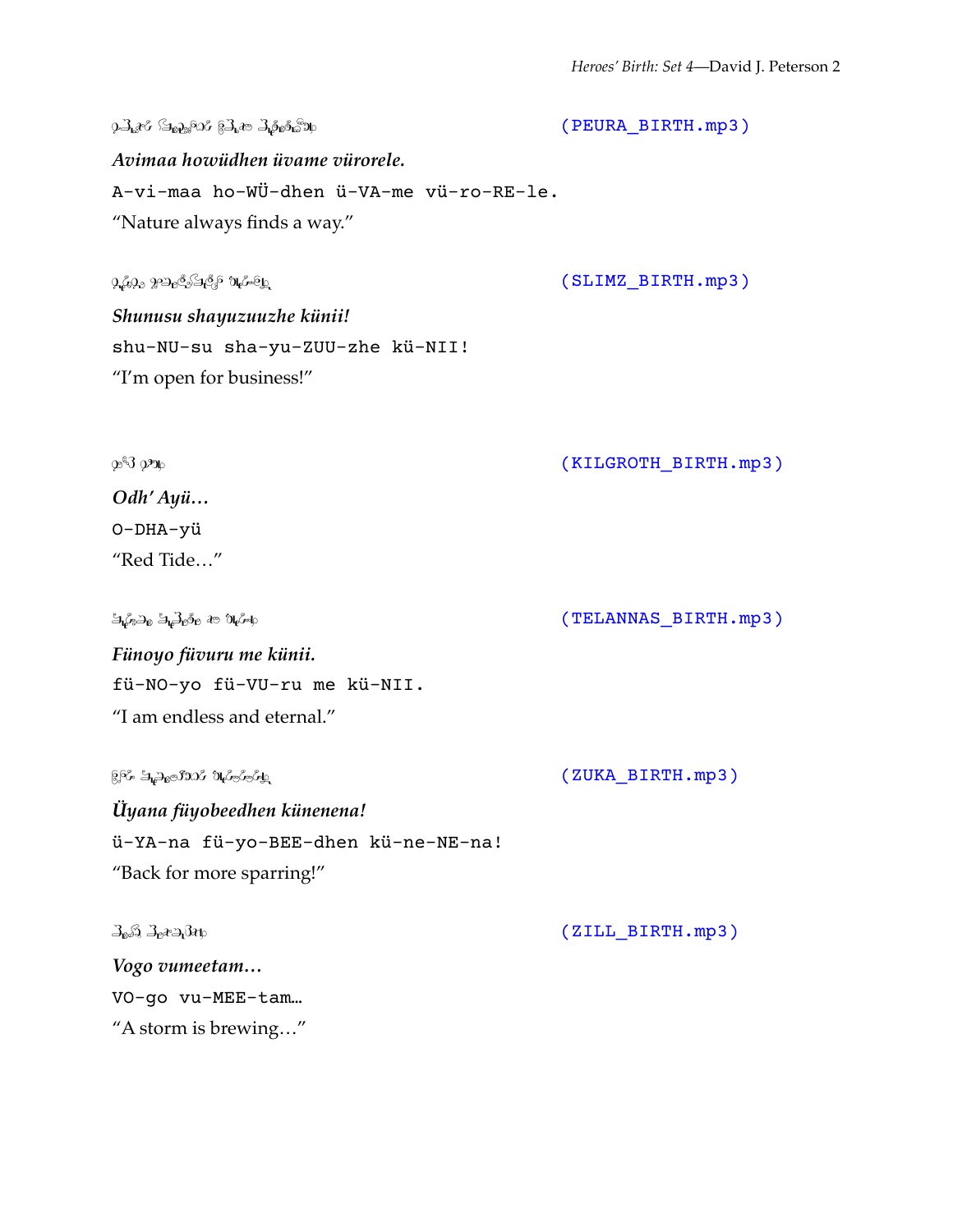$\mathcal{L}^{\mathfrak{D}}$  of  $\mathfrak{F}$  .  $\mathfrak{F}$  . The interval is the contract of  $(LINDIS\_BIRTH.np3)$ 

*Wele yen ranedama.* WE-le yen ra-NE-da-ma. "The cycle starts anew."

iŋ"9dn, ?8VBldn VLW! (TEEMEE\_BIRTH.mp3)

*Iizhudhon: Hodhomimeedhen minolo!* II-zhu-dhon: ho-dho-mi-MEE-dhen mi-NO-lo! "Together: We've got to focus, focus!"

 $\mathbb{R}^n$ ည $\mathbb{S}$ ိး  $\mathbb{R}^n$ ,  $\mathbb{R}^n$ ,  $\mathbb{R}^n$ ,  $\mathbb{R}^n$ ,  $\mathbb{R}^n$ ,  $\mathbb{R}^n$ ,  $\mathbb{R}^n$ ,  $\mathbb{R}^n$ ,  $\mathbb{R}^n$ ,  $\mathbb{R}^n$ ,  $\mathbb{R}^n$ ,  $\mathbb{R}^n$ ,  $\mathbb{R}^n$ ,  $\mathbb{R}^n$ ,  $\mathbb{R}^n$ ,  $\mathbb{R}^n$ ,  $\mathbb{R}$ 

*Ügaakodho minedemidhí.* ü-GAA-ko-dho mi-ne-de-mi-DHI. "Let's start the hunt."

 $\frac{1}{2}$  $\frac{1}{2}$  $\frac{1}{2}$  $\frac{1}{2}$  $\frac{1}{2}$  $\frac{1}{2}$  $\frac{1}{2}$  $\frac{1}{2}$  $\frac{1}{2}$  $\frac{1}{2}$  $\frac{1}{2}$  $\frac{1}{2}$  $\frac{1}{2}$  $\frac{1}{2}$  $\frac{1}{2}$  $\frac{1}{2}$  $\frac{1}{2}$  $\frac{1}{2}$  $\frac{1}{2}$  $\frac{1}{2}$  $\frac{1}{2}$  $\frac{1}{2}$  $\frac{1}{2}$  $\frac{1}{2}$  $\frac{1$ 

*Üraazhudhon foothí!* ü-RAA-zhu-dhon foo-THI! "Push them back!"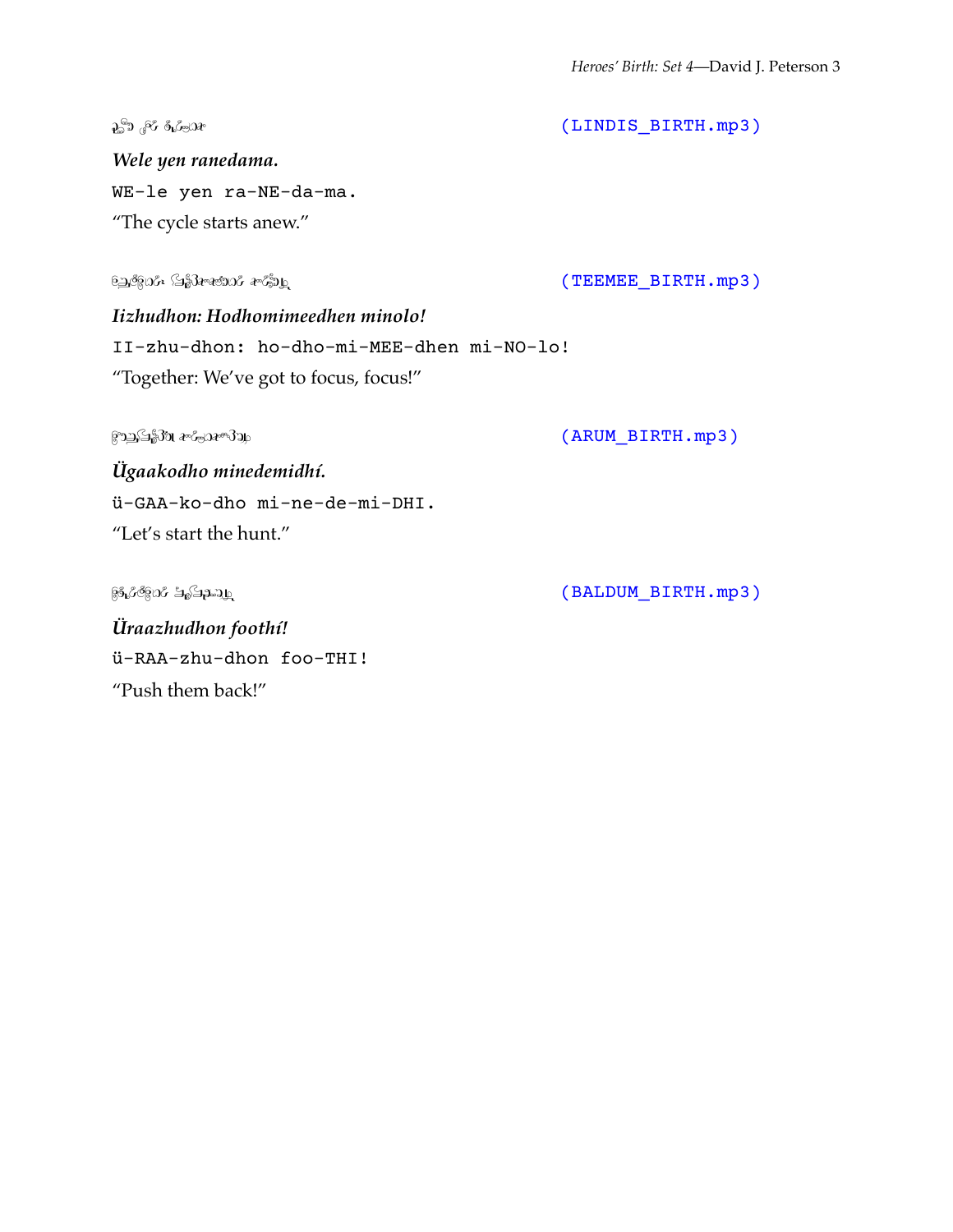### Heroes' Birth: Set 5

*Zephys, Veera, Kahlii, Mganga, Mina, Azzen'Ka, Taara, Nakroth, Grakk, Aleister, Natalya, Preyta, Kriknak, Skud, Arduin, Omen, Marja*

ZET ZEPHYS BIRTH.mp3)

*Küzgǝdullǝ zmonna!* küz-gǝ-DUL-lǝ ZMON-na! "I bring truth!"

### <u>c Canadian gradient (VEERA\_BIRTH.mp3)</u> (CEERA\_GIRTH.mp3)

*Kögenaggan guz genadh!* kö-ge-NAG-gan guz ge-NADH! "I'm back for blood!"

### t%l" tag#dzok" z#hvel" gin"z! (MGANGA\_BIRTH.mp3)

*Tǝjullǝ tagödhokka zhokhvella ginnǝz!* tǝ-JUL-lǝ ta-gö-DHOK-ka zhokh-VEL-la GIN-nǝz! "Nothing starts the day like a shot of viper venom!"

zu<sup>4</sup>  $\bar{t}$ y<sup>4</sup>yzu<del>2</del>>1

*Shugh zughushullǝ.* SHUGH zu-ghu-SHUL-lǝ. "Fear the reaper."

### <u>ss in syaristic set of the system</u> system in the system of the system in the system in the system in the system i

*Chebá chegaggan shazmenakka.* che-BA che-GAG-gan shaz-me-NAK-ka. "The time has come for me to return."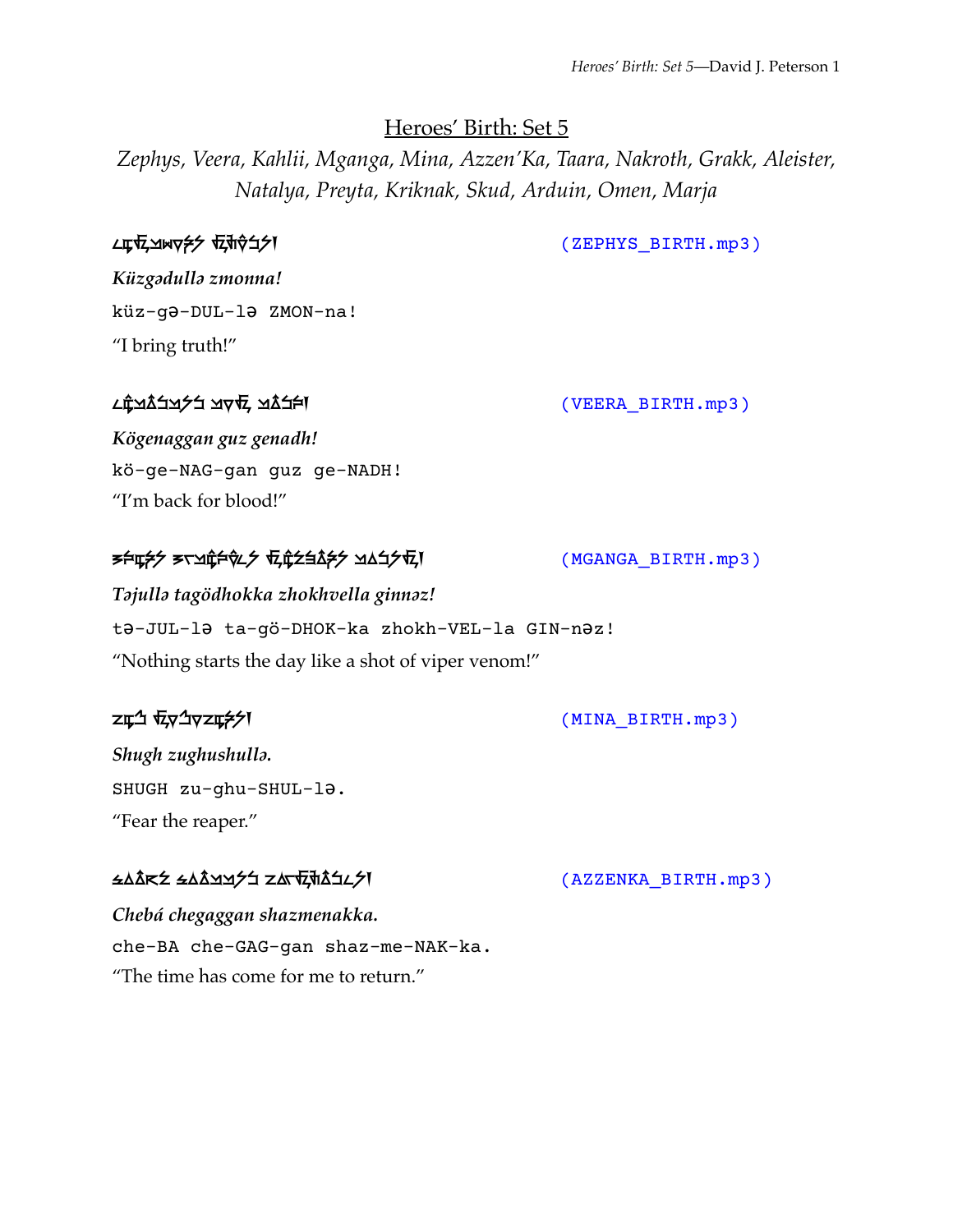#### k#waddwdda (Taara\_Birth.mp3) प्रदेश वर्णने अस्ति । अस्ति अस्ति अस्ति अस्ति । अस्ति अस्ति अस्ति अस्ति । अस्ति अ

*Kögenaggan guz gǝzmimvugh!* kö-ge-NAG-gan guz gǝz-mim-VUGH! "Back to the crushing!"

*Membechokorra soghemle!* mem-be-cho-KOR-ra so-GHEM-le! "They will regret their mistake!"

#### $\exists \hat{v}$   $\forall \hat{z}$   $\forall \hat{v}$   $\exists x \in \mathcal{A}$   $\exists x \in \mathcal{A}$   $\exists x \in \mathcal{A}$   $\exists x \in \mathcal{A}$   $\exists x \in \mathcal{A}$   $\exists x \in \mathcal{A}$   $\exists x \in \mathcal{A}$   $\exists x \in \mathcal{A}$   $\exists x \in \mathcal{A}$   $\exists x \in \mathcal{A}$   $\exists x \in \mathcal{A}$   $\exists x \in \mathcal{A}$   $\exists x \in \mathcal{A}$   $\exists x \in \mathcal$

*Vokkhogü chagh gadaz…* VOKH-kho-gü CHAGH ga-DAZ… "Let me just have a piece of you…"

#### k βγηλή τον εγιατική στη συντατική στη συντατική στη συντατική των τρίψων των των των των των των των των των<br>Στην ελλητική στη συντατική στη συντατική στη συντατική στη συντατική στη συντατική στη συντατική στη συντατικ

*Kögenaggan guz gachegagga chishutǝmmǝ!* kö-ge-NAG-gan guz ga-che-GAG-ga chi-shu-TǝM-mǝ! "Back for the next act!"

#### K#matawa (Eemika BIRTH.mp3) | Literative Garden Guz Gajan Guz Gajan (Alikuka Birth.mp3)

*Kögenaggan guz gajezhan' njirukkǝ!* kö-ge-NAG-gan guz ga-je-ZHAN-ji-RUK-kǝ! "Back for more prey!"

z#&v z#gqemvedz! (PREYTA\_BIRTH.mp3)

*Zhoghav zhogaqemvedh!* zho-GHAV zho-ga-qem-VEDH! "The plague persists!"

#### th Moment Settle (NAKROTH BIRTH.mp3)